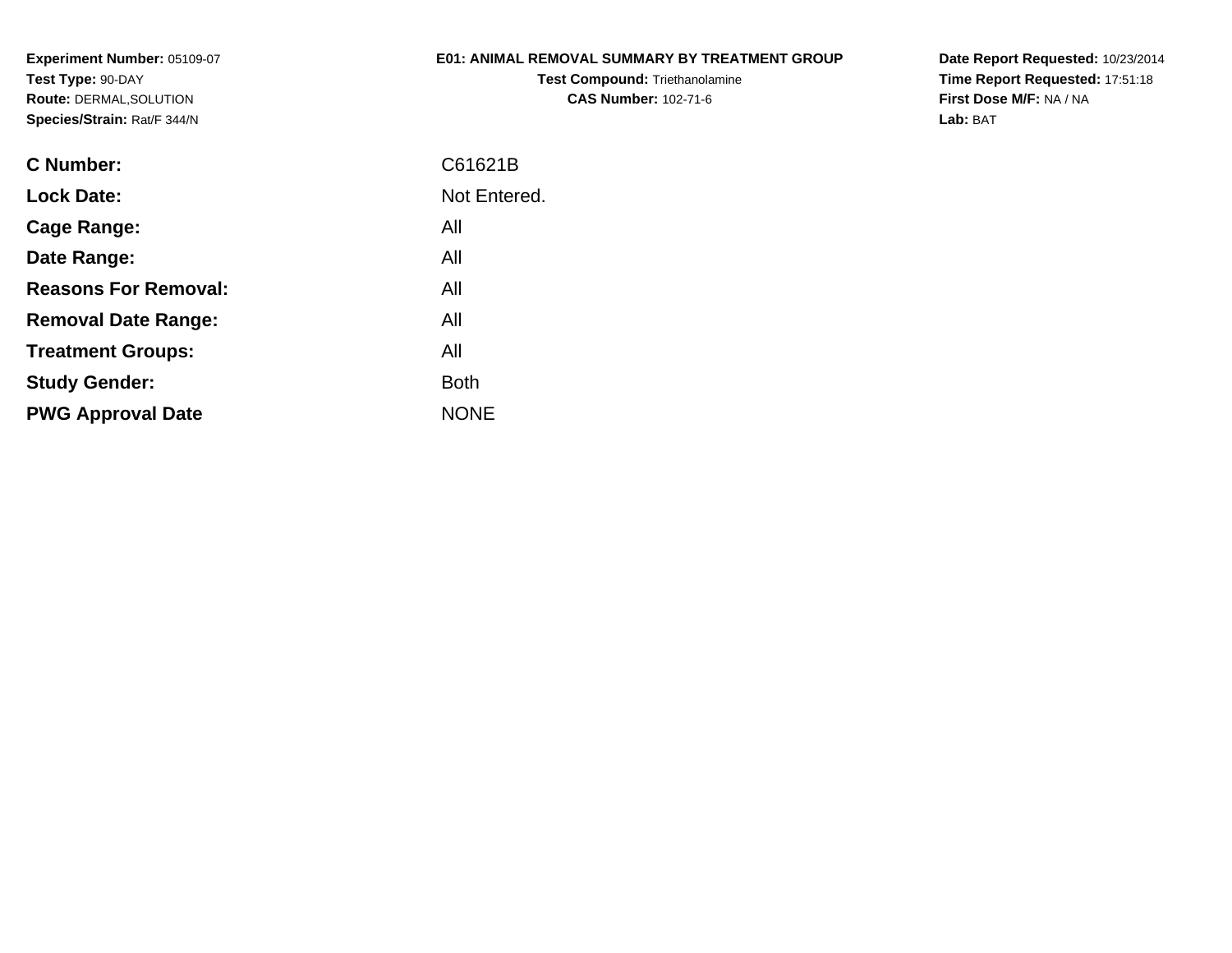## **E01: ANIMAL REMOVAL SUMMARY BY TREATMENT GROUP**

**Test Compound:** Triethanolamine**CAS Number:** 102-71-6

**Date Report Requested:** 10/23/2014**Time Report Requested:** 17:51:18**First Dose M/F:** NA / NA**Lab:** BAT

#### **MALE**

| <b>TREATMENT</b> | <b>Terminal</b><br><b>Sacrifice</b> |
|------------------|-------------------------------------|
| 0 G/KG           | 20                                  |
| 0.125 G/KG       | 20                                  |
| 0.25 G/KG        | 20                                  |
| .5 G/KG          | 20                                  |
| 1.0 G/KG         | 20                                  |
| 2.0 G/KG         | 20                                  |
| <b>TOTAL</b>     | 120                                 |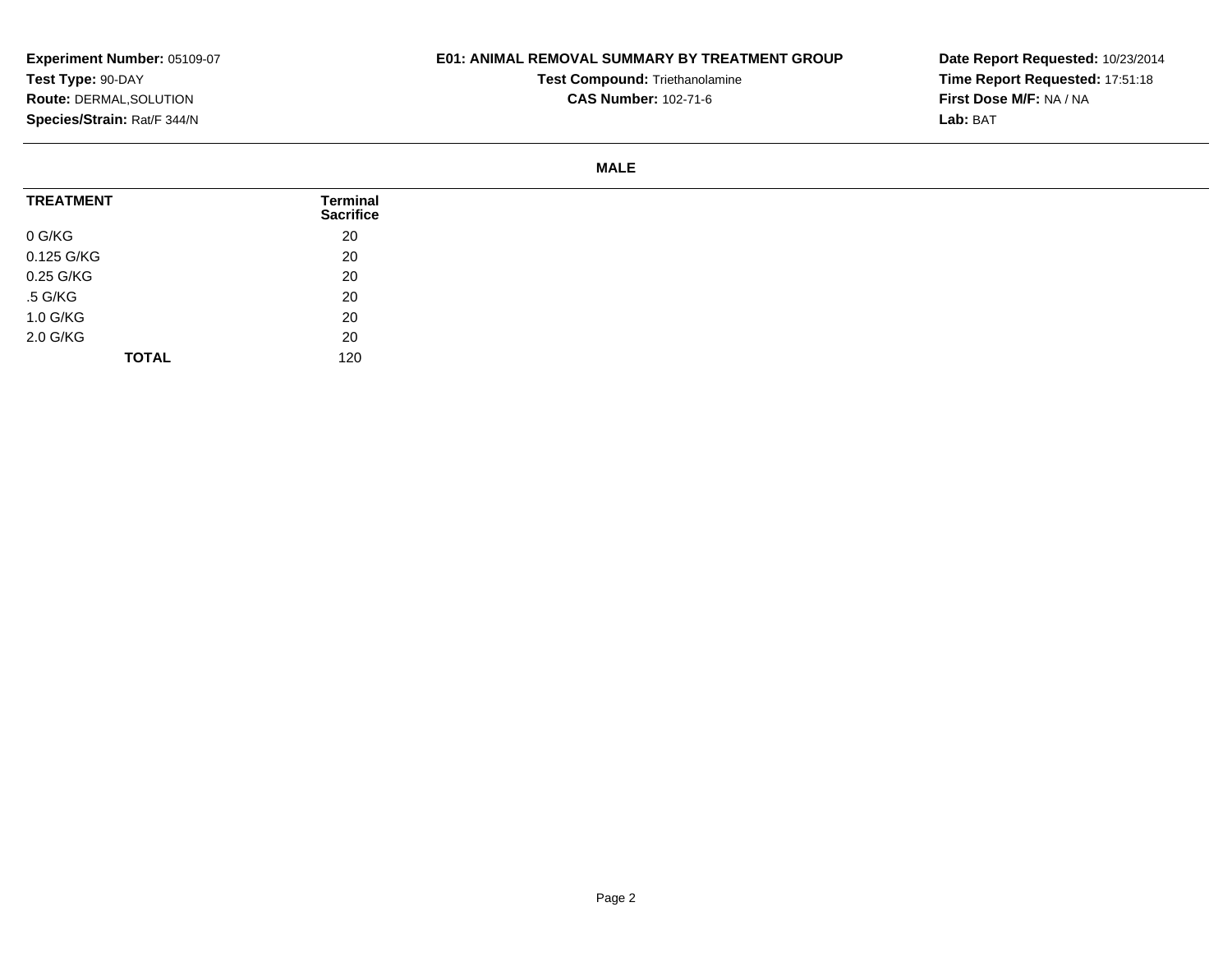### **E01: ANIMAL REMOVAL SUMMARY BY TREATMENT GROUP**

**Test Compound:** Triethanolamine**CAS Number:** 102-71-6

\*\*\*END OF MALE DATA\*\*\*

**Date Report Requested:** 10/23/2014**Time Report Requested:** 17:51:18**First Dose M/F:** NA / NA**Lab:** BAT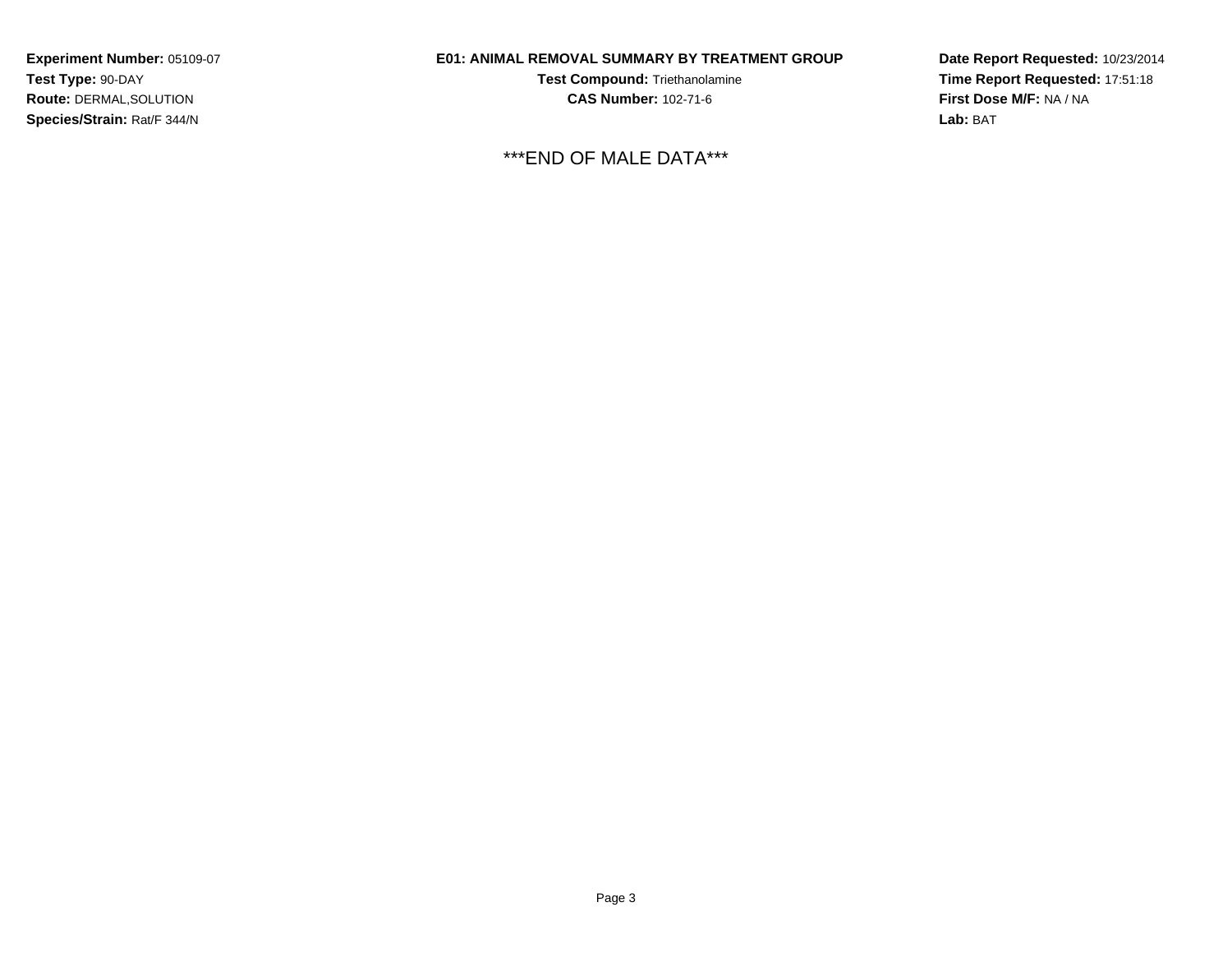## **E01: ANIMAL REMOVAL SUMMARY BY TREATMENT GROUP**

**Test Compound:** Triethanolamine**CAS Number:** 102-71-6

**Date Report Requested:** 10/23/2014**Time Report Requested:** 17:51:18**First Dose M/F:** NA / NA**Lab:** BAT

#### **FEMALE**

| <b>TREATMENT</b> | Terminal<br><b>Sacrifice</b> |
|------------------|------------------------------|
| 0 G/KG           | 20                           |
| 0.125 G/KG       | 20                           |
| 0.25 G/KG        | 20                           |
| .5 G/KG          | 20                           |
| 1.0 G/KG         | 20                           |
| 2.0 G/KG         | 20                           |
| <b>TOTAL</b>     | 120                          |